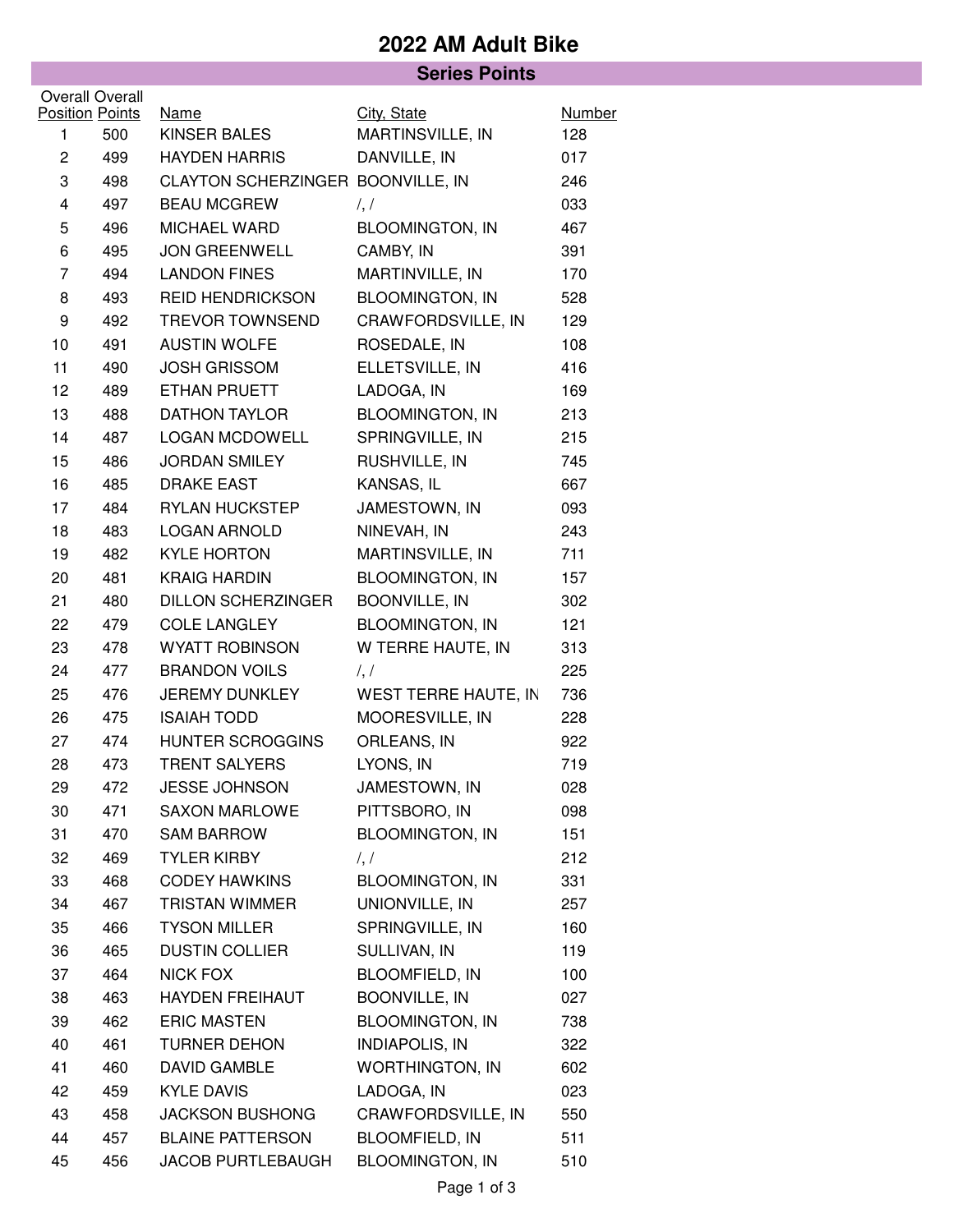## **2022 AM Adult Bike**

|                              |     | <b>Series Points</b>             |                                  |                      |
|------------------------------|-----|----------------------------------|----------------------------------|----------------------|
| <b>Overall Overall</b>       |     |                                  |                                  |                      |
| <b>Position Points</b><br>46 | 455 | <b>Name</b><br><b>KYLER LONG</b> | City, State<br>$\frac{1}{2}$     | <b>Number</b><br>110 |
| 47                           | 454 | LEVI POLLARD                     | HARMONY, IN                      | 374                  |
| 48                           | 453 | <b>KANAN BERNHARD</b>            | SHUMNAR, IL                      | 770                  |
| 49                           | 452 | <b>CHANDLER LUEDKE</b>           | WESTFIELD, IN                    | 161                  |
| 50                           | 451 | TRE WAGGONER                     | $\frac{1}{2}$                    | 747                  |
| 51                           | 450 | <b>CRAIG STANKIEWICZ</b>         | <b>BLOOMINGTON, IN</b>           | 198                  |
| 52                           | 449 | <b>JUSTIN FISHEL</b>             | MARTINSVILLE, IN                 | 390                  |
| 53                           | 448 | <b>DATHON LAWLER</b>             | $\frac{1}{2}$                    | 007                  |
| 54                           | 447 | <b>MASON THOMPSON</b>            | MOORESVILLE, IN                  | 018                  |
| 55                           | 446 | <b>KILEY WILKES</b>              | PITTSBORO, IN                    | 340                  |
| 56                           | 445 | <b>HUNTER MUNRO</b>              | DANVILLE, IN                     | 939                  |
| 57                           | 444 | <b>NICK ANGELL</b>               | LINTON, IN                       | 716                  |
| 58                           | 443 | <b>QUENTIN BROWN</b>             | PARAGON, IN                      | 426                  |
| 59                           | 442 | <b>DANIEL ABNER</b>              | CLINTON, IN                      | 201                  |
| 60                           | 441 | KORBEN BOLLER                    | ROACHDALE, IN                    | 242                  |
| 61                           | 440 | <b>CAMERON COOPER</b>            | <b>CLAYTON, IN</b>               | 825                  |
| 62                           | 439 | <b>GRIFFIN PERSHING</b>          | WEST TERRE HAUTE, IN             | 042                  |
| 63                           | 438 | <b>LEVI LANGLEY</b>              | <b>BLOOMINGTON, IN</b>           | 821                  |
| 64                           | 437 | <b>TREY GRAVES</b>               | LINTON, IN                       | 364                  |
| 65                           | 436 | <b>AUSTIN BRATCHER</b>           | $\frac{1}{2}$                    | 552                  |
| 66                           | 435 | <b>SCOTT JUSTICE</b>             | TOLEDO, IL                       | 008                  |
| 67                           | 434 | MATTHEW WINDELL                  | GREENWOOD, IN                    | 777                  |
| 68                           | 433 | <b>BRAYDEN MORRIS</b>            | <b>BLOOMINGTON, IN</b>           | 614                  |
| 69                           | 432 | <b>ZANDER CAIN</b>               | ROSSVILLE, IN                    | 914                  |
| 70                           | 431 | <b>BO HELTON</b>                 | CLOVERDALE, IN                   | 115                  |
| 71                           | 430 | MIKE STEVENS                     | COATESVILLE, IN                  | 022                  |
| 72                           | 429 | <b>DONNIE BELL</b>               | SOLSBERRY, IN                    | 333                  |
| 73                           | 428 | LOGAN WOLFE                      | ROSEDALE, IN                     | 531                  |
| 74                           | 427 | <b>WADE BLACK</b>                | ROCKVILLE, IN                    | 650                  |
| 75                           | 426 | <b>RYAN PIERCE</b>               | <b>CLAY CITY, IN</b>             | 923                  |
| 76                           | 425 | <b>BRYSON MORRIS</b>             | <b>BLOOMINGTON, IN</b>           | 631                  |
| 77                           | 424 | <b>CLINTON BRATTON</b>           |                                  | 339                  |
| 78                           | 423 | <b>KEVIN HUFF</b>                | CAMDEN, IN                       | 619                  |
| 79                           | 422 | <b>COLLIN HINES</b>              | COATSVILLE, IN                   | 690                  |
| 80                           | 421 | <b>DAWSON PFAFF</b>              | <b>BLOOMFIELD, IN</b>            | 568                  |
| 81                           | 420 | <b>HUNTER HUTCHISON</b>          | CRAWFORDSVILLE, IN               | 872                  |
| 82                           | 419 | <b>ANTHONY ROE</b>               | <b>WASHINGTON, IN</b>            | 045                  |
| 83                           | 418 | NOAH LEONHARDT                   | CRAWFORDSVILLE, IN               | 202                  |
| 84                           | 417 | SHANE GEON                       |                                  | 370                  |
| 85                           | 416 | MATTHEW HENRY                    | $\frac{1}{2}$<br>NOBLESVILLE, IN | 840                  |
| 86                           | 415 | <b>ALEX WESSELL</b>              | WILLIAMS, IN                     |                      |
| 87                           | 414 | <b>LAURYN SMITH</b>              | BOONVILLE, IN                    | 555<br>232           |
| 88                           | 413 | <b>BRADEN STONER</b>             | <b>WORTHINGTON, IN</b>           | 828                  |
| 89                           | 412 | <b>AUSTIN WAECHTER</b>           |                                  | 422                  |
| 90                           | 411 | <b>RICK PEARSON</b>              | $\ldots$<br>$\frac{1}{2}$        | 955                  |
|                              |     |                                  |                                  |                      |